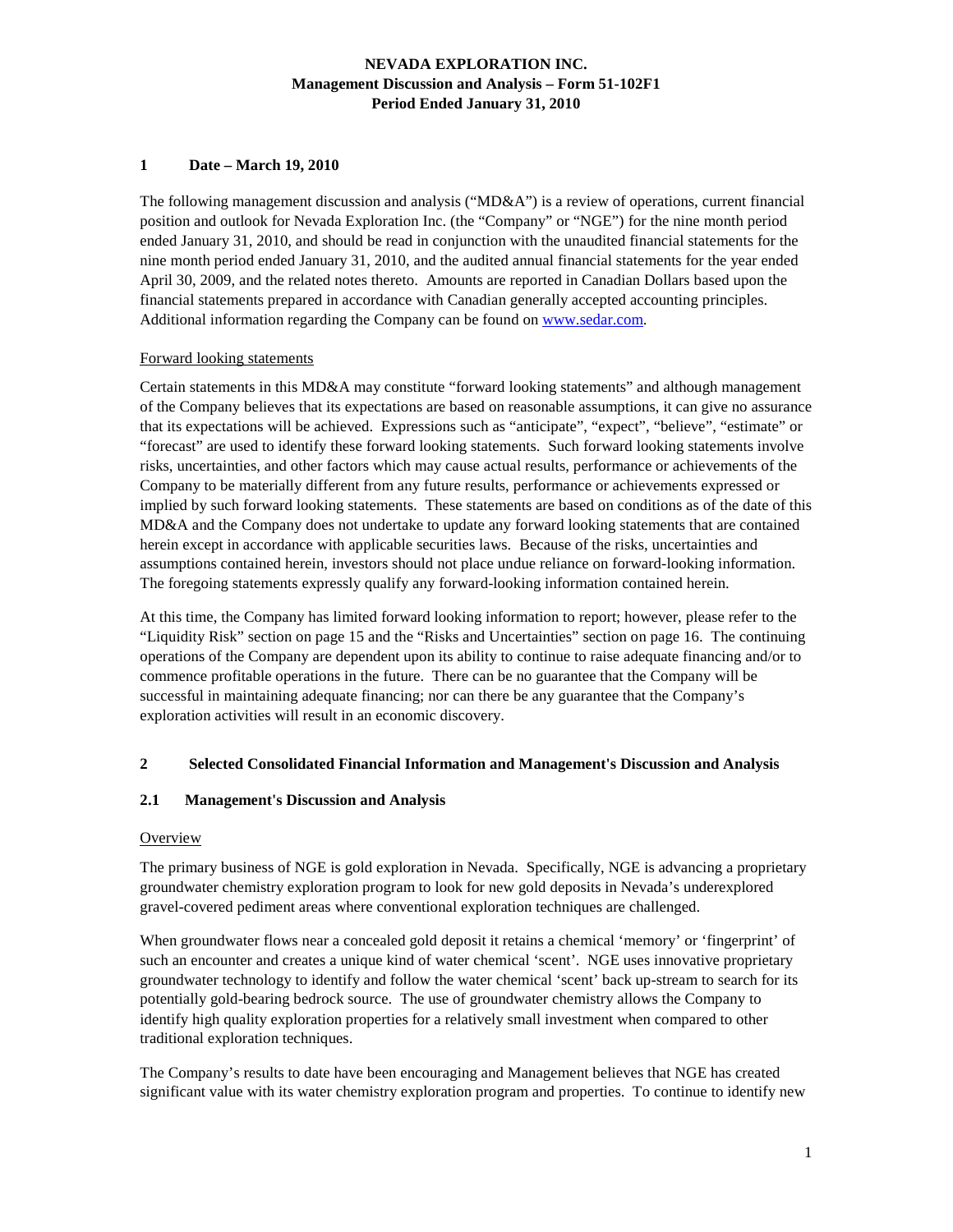prospects, acquire more land, delineate additional targets, and advance its properties, NGE requires additional financing and/or exploration partners. NGE is actively looking at ways to advance its exploration program while balancing both shareholder risk and dilution. NGE is committed to the continued development of its groundwater chemistry exploration program. NGE has begun and continues to be in discussion with interested joint venture partners to advance NGE's current portfolio of high quality gold exploration projects.

Significant events for the nine month period ended January 31, 2010, and through the date of this report are:

- 1. On June 8, 2009, NGE announced an Exploration and Option to Joint Venture Agreement ("JV Agreement") with International Enexco Ltd. ("Enexco") (TSX-V:IEC) on the Hot Pot Gold Property. The JV Agreement calls for Enexco to complete a work program that includes 6,000 meters (19,600ft) of drilling over three years to earn a 51% interest in the Property, with the option to earn an additional 19%, for 70% total, by drilling another 3,000 meters (9,800ft) during the fourth year. Enexco's minimum annual work commitment during the first three years is 1,500 meters (4,900ft) of drilling.
- 2. On June 15, 2009, NGE announced the addition of 96 new claims (800 hectares) at the Bull Creek Gold Property. The results from the Company's 2008 Phase I drilling program at Bull Creek show that both the alteration intensity and the geochemically anomalous trace-element geochemistry increase from west to east across the property, which suggests that they were sourced from the east. This interpretation is consistent with the detailed air magnetic and gravity geophysics at Bull Creek, which also suggest a fractured, north-south structural zone to the east of the Phase I drill holes. Together, the geochemical, geophysical, and geologic evidence suggested that the source of the anomalous geochemistry in the shallow, hydrothermally altered volcanic bedrock at Bull Creek was located beyond the eastern boundary of NGE's original claim block. Based on this data, NGE increased its land position to fully cover the developing Bull Creek target.
- 3. On September 3, 2009, NGE announced the completion of \$1.1M non-brokered private placement ("Offering"). Pursuant to the Offering, NGE issued 20,995,673 Units at a price of CAD\$0.0525 - each Unit consisted of one common share and one-half of one non-transferable common share purchase warrant. Each whole warrant entitles the holder to purchase one common share at an exercise price of CAD \$0.10 for a period of two years, subject to an accelerated expiry provision.
- 4. On September 24, 2009, NGE announced the resignation of Randy Koroll as Chief Financial Officer of NGE.
- 5. On September 30, 2009, NGE announced the appointment of Ms. Jennifer Boyle, B.A., LL.B., to the Board of Directors.
- 6. On October 13, 2009, NGE announced that it signed a Mining Lease and Option to Purchase Agreement ("Agreement") with Genesis Gold Corporation ("Genesis") to acquire a 100% interest on Genesis's Hot Pot Claims ("Property"), which consist of 254 unpatented mineral claims (approx. 2,000 hectares or 5,000 acres) in the Kelly Creek Basin, in Humboldt County, Nevada. With the addition of the Genesis claims, NGE is now one of the largest property holders in the Kelly Creek Basin.
- 7. On November 17, 2009, NGE announced the appointment of Mr. Cyrus Driver, CA, to the position of Chief Financial Officer and to the Board of Directors.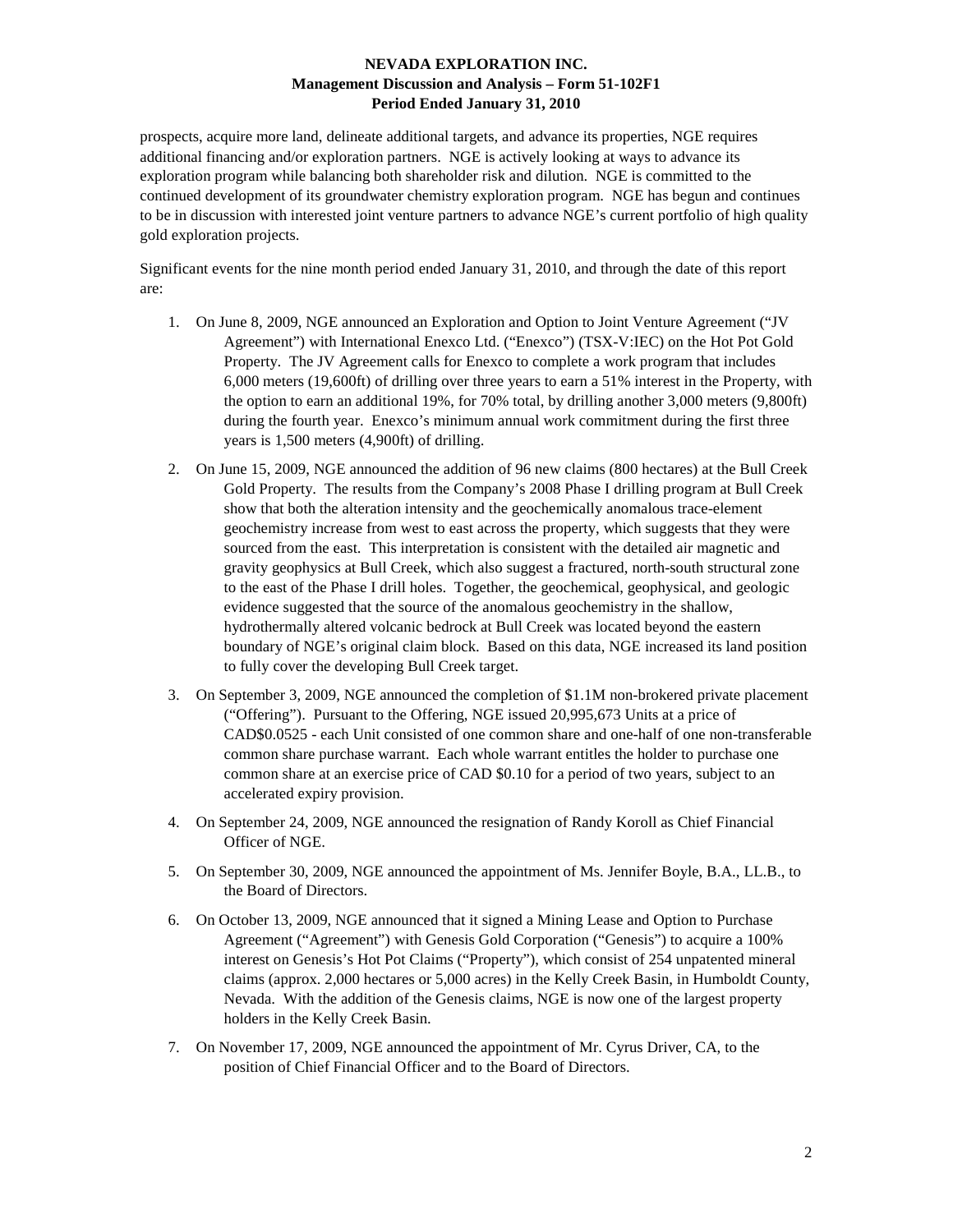- 8. On November 25, 2009, NGE announced the completion of a brokered financing, pursuant to which, NGE issued 2,792,000 Units at a price of \$0.17 for total gross proceeds of \$466,140. Each Unit consisted of one common share and one half warrant. Each whole warrant entitles the holder to purchase one common share at an exercise price of \$0.22 for a period of 18 months.
- 9. On December 18, 2009, NGE announced the opening of a new corporate office in Vancouver, British Columbia.
- 10. On January 19, 2010, NGE held its Annual General and Special Meeting. All business before the meeting was approved by shareholders, including the election of directors, the approval of the Company's Incentive Stock Option Plan, the adoption of new Bylaws, and the re-pricing of the exercise price of 1,550,000 options.

### Land Acquisition and Maintenance

The cost of land acquisition and yearly holding fees requires careful evaluation to insure that NGE only holds land with the highest exploration potential. When NGE decides that the results from groundwater sampling, soil geochemistry sampling, seismic surveys, gravity surveys, air magnetic surveys, and drilling indicate that certain lands are no longer worth holding, NGE drops these lands. Conversely, when results indicate that certain other lands are worth acquiring, NGE acquires these lands.

| Project                  | <b>NGE Claims</b> |               | <b>OTHER</b>  | <b>Total</b>  |
|--------------------------|-------------------|---------------|---------------|---------------|
|                          | <b>Claims</b>     | Area $(km^2)$ | Area $(km^2)$ | Area $(km^2)$ |
| Fletcher Junction (FJ)   | 127               | 10.3          | 0.0           | 10.3          |
| Hot Pot (HP)             | 6                 | 0.5           | 8.8           | 9.3           |
| <b>Bull Creek (BU)</b>   | 301               | 24.4          | 0.0           | 24.4          |
| Awakening (AW)           | 420               | 34.0          | 0.0           | 34.0          |
| Sand Pass (SP)           | 197               | 15.9          | 9.4           | 25.3          |
| Winnemucca Mountain (WM) | 90                | 7.3           | 0.0           | 7.3           |
| Rye Patch (RP)           | 169               | 13.7          | 0.8           | 14.5          |
| Jungo (JU)               | 192               | 15.5          | 0.0           | 15.5          |
| Dunphy (DU)              | 78                | 6.3           | 0.0           | 6.3           |
| Kelly Creek (KC)         | 581               | 47.0          | 20.0          | 67.0          |
| Whiskey Flats (WF)       | 273               | 22.1          | 0.0           | 22.1          |
| <b>TOTAL</b>             | 2,434             | 197.0         | 39.0          | 236.0         |

As of March 19, 2010, NGE directly holds 2,434 unpatented mining claims and other mineral interests in the following properties through its wholly owned US subsidiary, Pediment Gold LLC:

On March 1, 2010, the Nevada State Legislature approved an additional fee assessment for mining claims in Nevada. The amount of the fee varies from \$70 to \$195USD per claim. The fee is payable by June 1,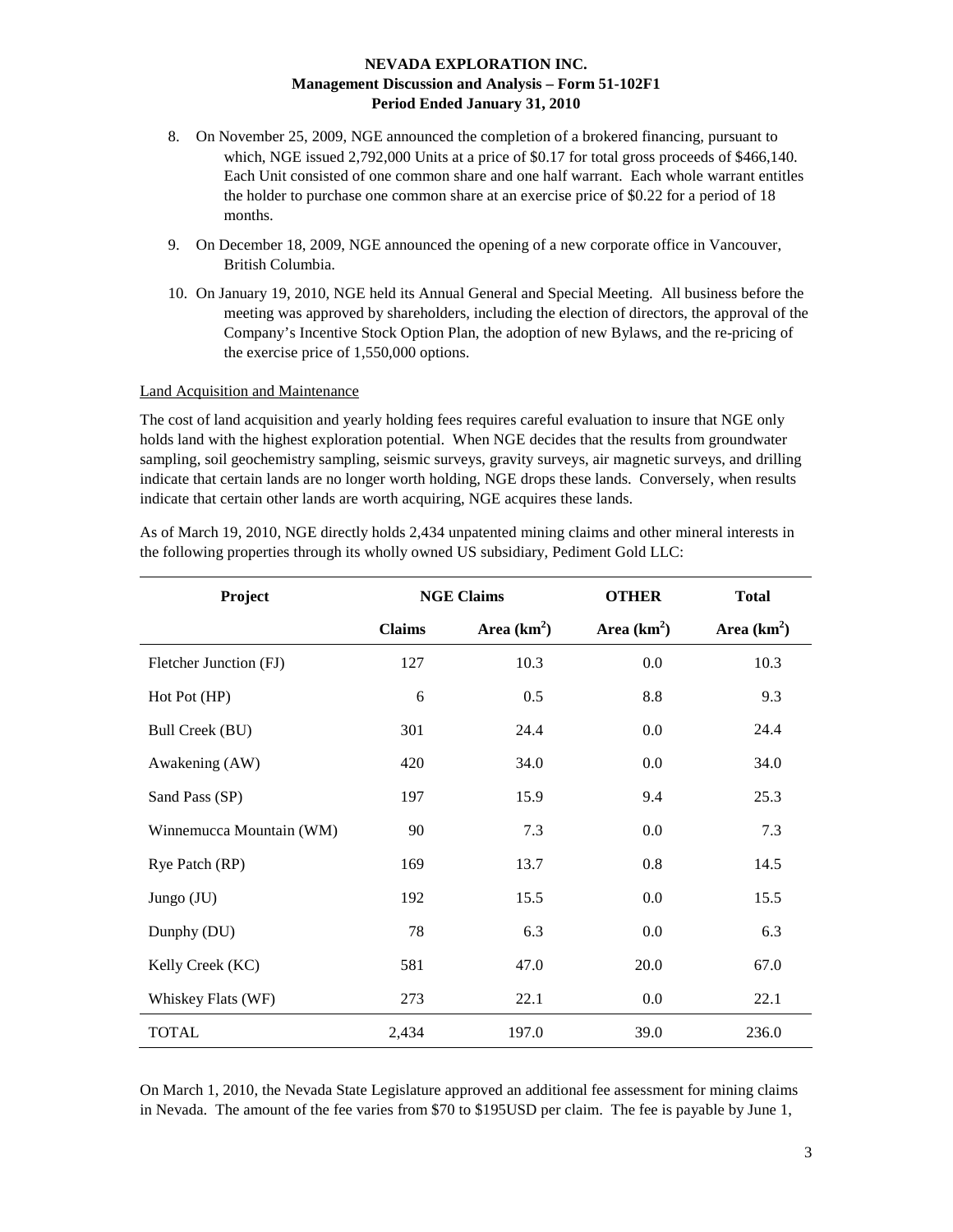2011. The company is presently reviewing the applicability of the fee with its legal and other advisors to determine the effect of the fee on the Company.

#### Exploration Risk Management Strategy

NGE manages exploration risk by focusing exploration resources in specific, planned stages on each property. If the results from one stage are positive, then exploration funds are expended on the next stage. If at any stage, results are negative, the property is dropped from further consideration. NGE's staged exploration strategy manages risk and assures that properties showing positive results move aggressively through the exploration pipeline, and exploration resources are continually focused on the most prospective targets.

NGE's exploration stages include:

- − Groundwater Chemistry: NGE first uses its proprietary hydroprobe sampling technology to collect regularized groundwater samples across areas shown to be prospective based on previous samples collected from existing springs and water wells. NGE uses the regularized groundwater chemistry samples to develop a computerized groundwater chemistry model of each target.
- − Acquisition: NGE acquires the mineral rights covering prospective targets. If a target of exploration interest is on BLM land, NGE locates mineral claims. If a target lies on private land, NGE completes a title search to determine mineral title ownership, and then negotiates a mineral agreement with the owner to provide NGE with sufficient mineral title to proceed with exploration expenditures.
- − Soil Geochemistry: NGE completes detailed soil sampling across areas demonstrating prospective groundwater chemistry to detect the possible vertical migration of gold and trace-elements from the underlying bedrock into the soils above.
- Gravity Geophysics: NGE uses detailed gravity geophysics to provide valuable information about the depth to bedrock across a property. Gravity data can suggest areas of strong changes in the relief or composition of the underlying bedrock, which can be indicative of underlying fault zones of alteration that often control the location of gold deposits.
- − Air Magnetics: NGE uses detailed air magnetic geophysics to provide information on the types of rocks, fault zones, and hydrothermal alteration that accompany potential large gold deposits.
- − Seismic Geophysics: NGE uses seismic geophysics, where appropriate, to identify deep-seated, steeply-dipping fault zones that can be projected into the near surface environment. Major, highangle structures are important since they provide a potential conduit or 'plumbing' system for potential gold-bearing, hydrothermal fluids rising from depth to access near-surface areas where gold may be finally deposited from solution to form a gold ore body.
- Drilling: where properties successfully pass through the above exploration stages, NGE uses drilling to test for: (1) shallow bedrock (< 1,000ft beneath the surface), (2) structures or faults in bedrock that may source potential mineralization, (3) bedrock that has been altered by hot water (hydrothermal fluids), (4) concentrations of gold and associated trace-elements in higher-thannormal (anomalous) concentrations in bedrock, and (5) sufficient prospective area to reasonably contain an economic resource. NGE evaluates all drilling results based on these criteria to determine whether or not to (a) continue to maintain a property, and (b) commit further exploration expenditures to a property.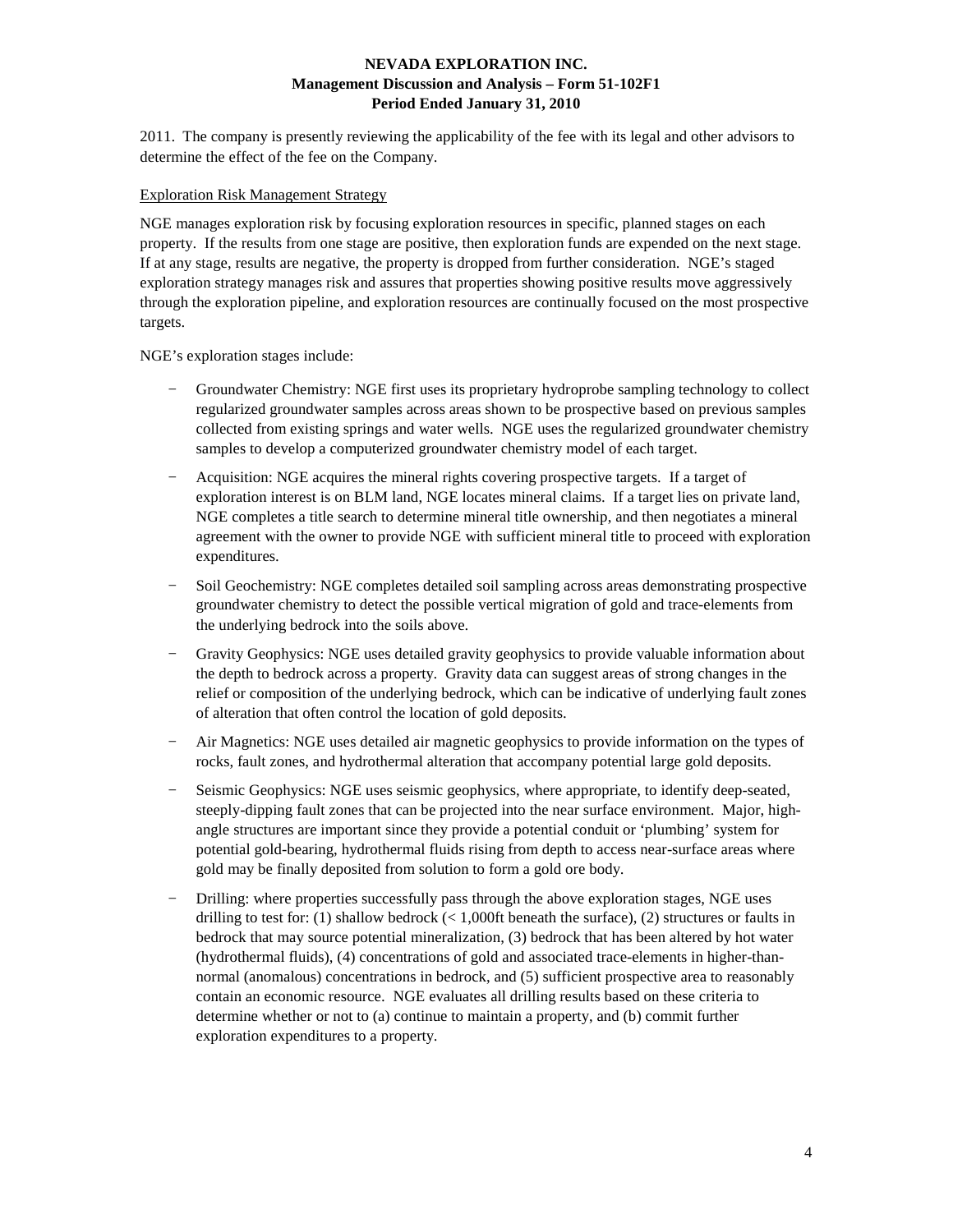### *Fletcher Junction (FJ)*

The Fletcher Junction Project is located in Mineral County, Nevada, approximately 30km southwest of Hawthorne, Nevada. The Company has a 100% interest in 127 claims  $(10.3 \text{km}^2)$  at the Fletcher Junction Project, subject to a 1.25% net smelter return royalty ("NSR") to Royal Gold, Inc.

On December 18, 2008, NGE announced the completion of Phase I RC drilling at Fletcher Junction, and presented detailed results demonstrating how NGE has used groundwater chemistry to discover a new, gold-bearing hydrothermal system in a covered bedrock setting. All nine wide-spaced drill holes that were completed to target depth encountered altered bedrock containing geochemically anomalous gold and goldassociated trace elements, as well as anomalous gold and trace-element groundwater chemistry. The bedrock, the alteration, and the suite of gold-associated trace elements are similar to those found at the nearby Aurora mining district, noted for historic, high grade underground production. NGE believes the first phase drilling results at Fletcher Junction justify a much larger, Phase II drilling program specifically designed to test the vertical fault zones believed to contain ore-grade gold mineralization that source the anomalous gold in groundwater, alluvium, quartz-boulders and bedrock at Fletcher Junction.

In preparation for Phase II drilling, NGE is working with the US Forest Service for a new Plan of Operations. During the summer of 2009, NGE's biological consultants completed the two required biological surveys, and have submitted these reports to the US Forest Service. NGE's archeological consultant has substantially completed the required cultural resource evaluation, but is awaiting the spring snow melt to complete one more day of field work before submitting the final report to the US Forest Service.

While significant intervals of potentially ore grade mineralization were not encountered in Phase I drilling, management believes that the results at Fletcher Junction are substantive in that they demonstrate how NGE has used its unique and proprietary groundwater exploration technique to discover a new goldbearing, hydrothermal system in a covered bedrock setting. The results to date at Fletcher Junction add value to NGE's other projects that were all identified using the same groundwater chemistry exploration technology, and they establish NGE as a source of quality exploration projects for potential Joint Venture partners.

# *Hot Pot (HP)*

In 2004, regional reconnaissance groundwater sampling by NGE principals discovered another area of anomalous groundwater chemistry near Hot Pot. In addition, regional gravity data suggested that the Hot Pot area was underlain by a bedrock high that was covered by a thin layer of sand & gravel.

On September 16, 2004, the Company entered into a 10 year Mining Lease Agreement on  $8.8 \text{km}^2$  at the Hot Pot Project located in Humboldt County, Nevada, approximately 30km northwest of Battle Mountain, Nevada. The Mining Lease Agreement is subject to a 3% NSR to the land owner. The Company also controls 6 claims at Hot Pot (50 hectares). The lands within the Mining Lease Agreement and the 6 claims are subject to a 1.25% NSR to Royal Gold, Inc.

In 2005, nine RC drill holes were completed at Hot Pot to depths ranging from 92m (300ft) to 190m (620ft) for a total of 1,195m (3,900ft). The widely-spaced, shallow holes confirmed bedrock to range in depth from 33m (110ft) to 112m (370ft). The bedrock was hydrothermally altered and contained anomalous gold and trace elements similar to that associated with the Lone Tree gold mine. The area of anomalous groundwater chemistry was also confirmed and enlarged.

In 2007, NGE used its hydroprobe equipment to complete a detailed groundwater chemistry survey at Hot Pot on a 400m (1/4 mi) grid. The resulting groundwater chemistry model showed highly anomalous gold and trace elements chemistry and further expanded the area of exploration interest. Additionally, in 2007,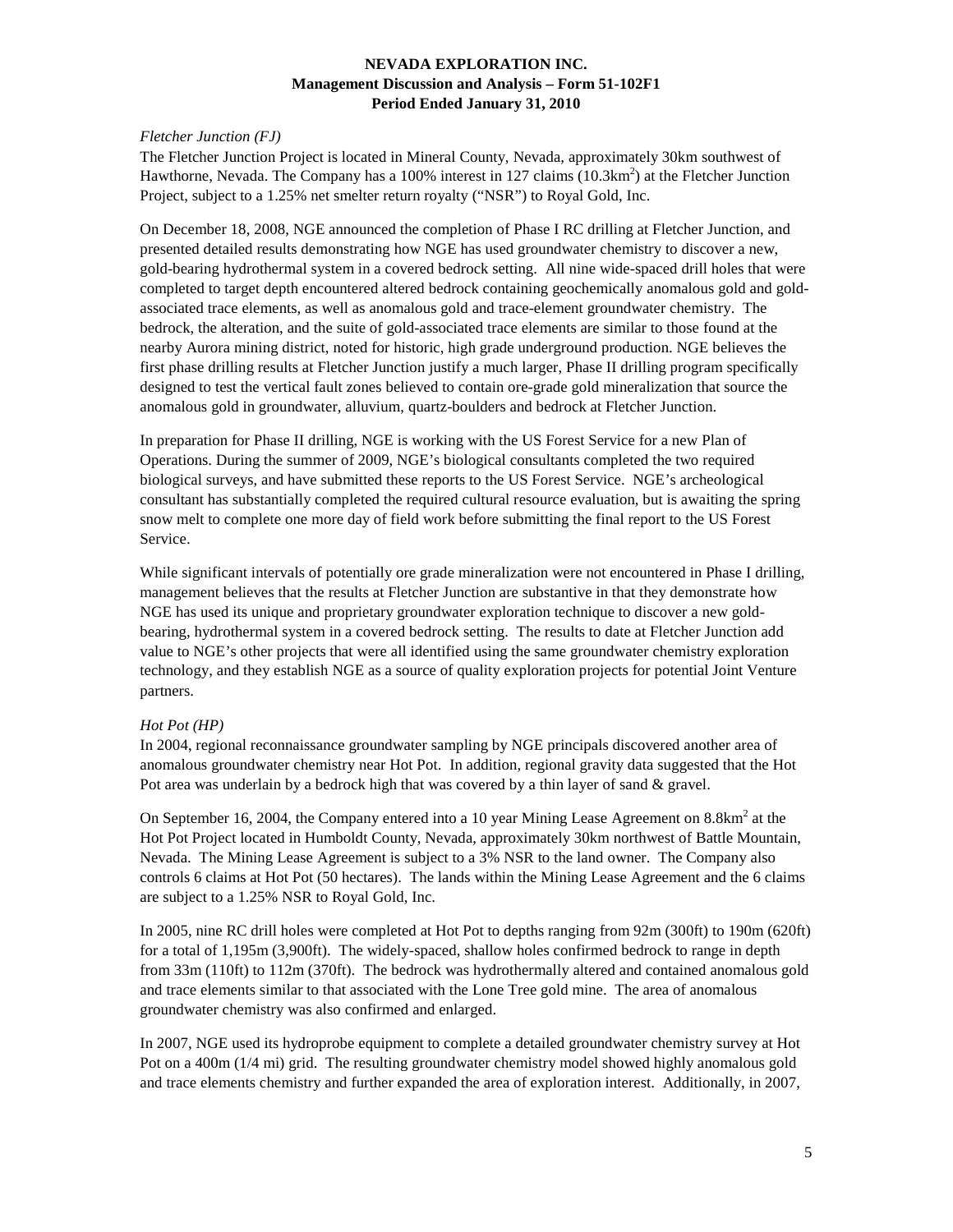NGE completed two seismic geophysical lines, which identified several deep, north-trending, steeplydipping fault zones.

In 2008, NGE completed a detailed gravity geophysical survey, which successfully mapped the relative depth to the underlying bedrock by measuring the density contrast between 200m sampling points. The gravity survey delineated sharp changes in the slope of the bedrock that coincided with the fault zones identified by seismic geophysics.

In 2008, NGE completed 10 vertical, RC drill holes to test small segments of the steeply-dipping fault zones identified by the 2007 seismic and gravity geophysics. Three vertical holes were spaced 100m (330ft) apart on each of three lines. The holes ranged in depth from 50m (165ft) to 175m (575ft) for a total of 1,085m (3,565ft). The shallow drill holes encountered hydrothermally altered bedrock containing anomalous gold and trace elements. Deeper, angle drill holes designed to cross cut the areas where the steeply-dipping fault zones had been projected were planned, but the drilling contractor was unable to complete the program.

Also in 2008, an energy company, with business interests separate from NGE, started a deep test drill hole on the Hot Pot property. In exchange for NGE's seismic data, NGE was granted access to drill cuttings from the 1,372m (4,500ft) drill hole. Significantly, the deep drill hole encountered hydrothermally-altered, Paleozic Rocks underlying the Hot Pot Project. Hydrothermal alteration includes carbon re-mobilization, local bleaching, clay, de-calcification and secondary pyrite.

Although potentially economic quantities of gold mineralization have not yet been encountered at Hot Pot, drilling to date has been wide-spaced and could have easily missed the type of high-angle fault zones that control significant known gold mineralization elsewhere in the region. The widely-distributed, highly anomalous gold in groundwater together with the large area of hydrothermally-altered and geochemically anomalous bedrock strongly suggests that higher values for gold in bedrock than have been discovered to date may still be located nearby. The next step is more closely-spaced, shallow, vertical drill holes and/or deeper, angle holes targeted to intersect steeply-dipping, potentially ore-bearing fault zones and favorable bedrock units.

On June 4, 2009, the Company entered into an Exploration Agreement with International Enexco Ltd. ("Enexco") whereby Enexco can earn a 51% interest in the Hot Pot Property by drilling 6,000 meters (19,600ft) over three years, with the option to earn an additional 19%, for 70% total, by drilling another 3,000 meters (9,800ft) during the fourth year. On July 2, 2009, NGE announced that Enexco had begun drilling at Hot Pot.

On January 25, 2010, Enexco reported on its 2009 Hot Pot drilling program. In the news release, Enexco reported that they completed 3,462 metres of core drilling in 11 drill holes to develop stratigraphic information and to test for mineralized structures beneath the alluvial cover. The drilling successfully encountered weak but widespread anomalous gold values in all 11 holes across the 8.8-square-kilometre property. Enexco also reported that they have engaged Doug McGibbon, an economic geologist with over 25 years of exploration experience in the Battle Mountain area and responsible for major discoveries at the Marigold and Pinson mines, to review the drilling results and the exploration data to put the Hot Pot property into regional context:

"Mr. McGibbon's study has confirmed that the hydrothermally altered and mineralized lithologies at Hot Pot are similar if not stratigraphically equivalent to those hosting orebodies at the Marigold mine. Although gold values only ranged up to 66 parts per billion, the mineralized zones encountered were up to 149 metres in length beneath overburden cover that was between 40 to 152 metres in all but two of the holes, with the spacing between holes still leaving sufficient room to host a significant gold deposit. Drilling also identified zones of oxidation to depths of 300 metres, significant intervals of brecciated material indicative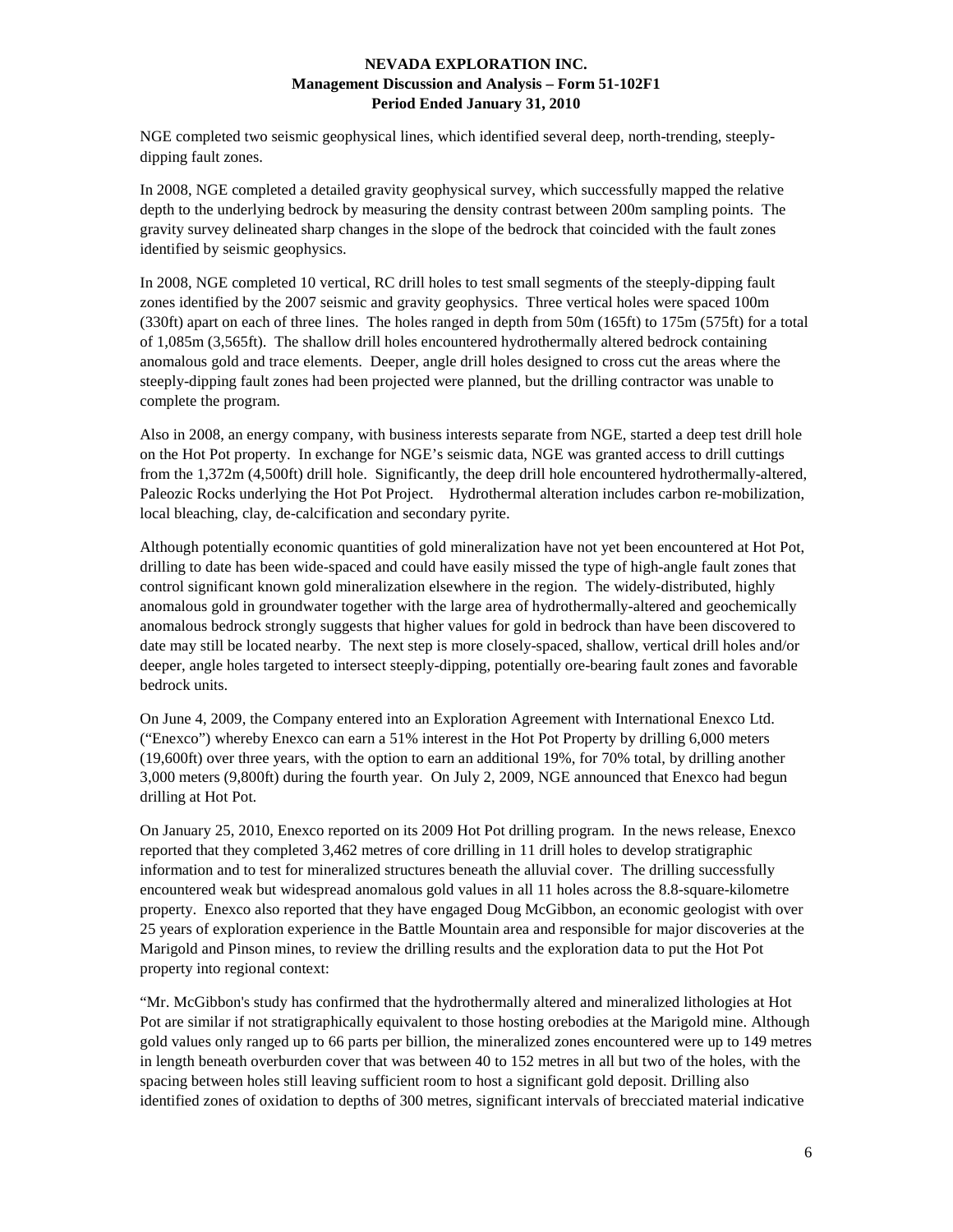of several major fault zones and an apparent horst block with similarities to the geologic setting at the Lone Tree mine. Structural analysis is currently under way, and additional geochemical and geophysical work are being considered to focus further drilling."

#### *Bull Creek (BU)*

The Bull Creek Project is located in Humboldt County, Nevada, approximately 60km west-northwest of Winnemucca, Nevada. The Company has a 100% interest in 301 claims  $(24.4 \text{km}^2)$  at Bull Creek.

In 2008, NGE completed a detailed groundwater survey at Bull Creek to delineate the project's anomalous groundwater chemistry, and then completed a detailed soil sampling program to both verify and model the surface geochemistry above the prospective groundwater chemistry target. Later in 2008, to further develop the project's exploration model, NGE completed both detailed gravity and airborne magnetic geophysical surveys to better understand the different rock types and possible fault zones concealed beneath the large expanse of sand and gravel covering the target. As a final input to the Bull Creek exploration model, NGE completed seismic geophysics to test for deep-seated fault zones. NGE combined these data sets to develop the conceptual targets for Phase I drill testing.

In 2008, NGE completed a Phase I drilling program at Bull Creek specifically to test the concept that an undiscovered, potentially gold-bearing hydrothermal system is responsible for the anomalous gold and trace-elements discovered in the groundwater. During the 2008 Phase I program, NGE completed 18 RC drill holes at Bull Creek. The holes ranged from 0.4km (0.25mi) to over 1.6km (1.0mi) apart, scattered across the  $41 \text{km}^2$  property, and the holes ranged in depth from  $100 \text{m}$  (300ft) to 300m (1,000ft). The drilling defined shallow bedrock along the eastern margin of the property, ranging in depth from 15m (50ft) to 100m (300ft).

On February 23, 2009, NGE announced completion of data reduction for its Phase I drill program at Bull Creek. The drilling encountered several >200m (>650ft) intervals of hydrothermally altered and geochemically anomalous volcanic rock, but the drilling did not encounter any potentially ore-grade gold intervals at the locations tested. The increase in alteration intensity and geochemically anomalous traceelements seen in wide-spaced drill holes moving from west to east across the eastern half of the property suggests NGE has discovered the edge of a significant new hydrothermal system of exploration significance. NGE believes additional drilling is warranted farther to the east, and this conclusion is also supported by detailed gravity and air magnetic data. In 2009, NGE increased its claim position towards the east to cover the developing target.

The initial identification of anomalous groundwater chemistry at Bull Creek has resulted in a successful Concept Test: the discovery of a large area of hydrothermally-altered, shallow bedrock containing geochemically anomalous gold and gold-associated trace elements. These features of exploration significance are similar to those found at the nearby Sleeper Mine, which produced 1,700,000 ozs of gold and 1,900,000 ozs of silver from 1986 to 1996. NGE believes that additional drilling is warranted based upon the increase in alteration intensity and geochemically anomalous trace-elements seen in drill holes moving from west to east across the eastern half of the property. These results further demonstrate how NGE is using groundwater chemistry to efficiently and effectively reduce large, sand and gravel covered valley basins to discrete, highly prospective exploration targets deserving of more focused and intense exploration expenditures.

#### *Awakening (AW)*

The Awakening Project is located in Humboldt County, Nevada, approximately 50km north-northwest of Winnemucca, Nevada. The Company has a 100% interest in 420 claims  $(34.0 \text{km}^2)$  at Awakening. On July 1, 2008, the Company entered into a Mining Lease agreement with DIR Exploration Inc. on 15 claims (approx. 120 hectares) that are subject to a 3% NSR.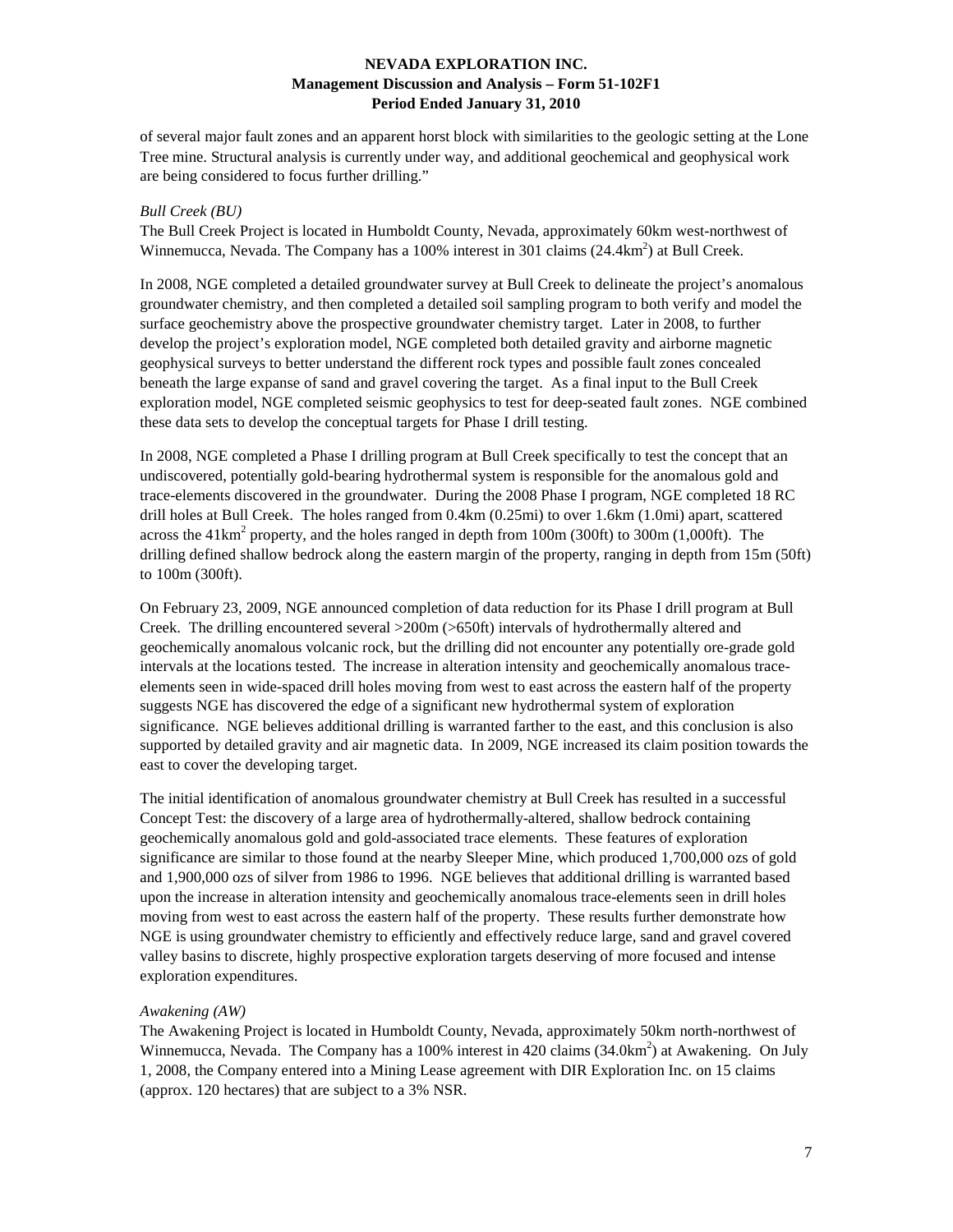On August 18, 2008, NGE announced commencement of Phase I RC drilling at its Awakening property. Five holes were drilled, but none were completed to target depth due to challenging drilling conditions. Drilling has been suspended awaiting the availability of different drilling equipment.

#### *Sand Pass (SP)*

The Sand Pass Project is located in Humboldt County, Nevada, approximately 10km north of Winnemucca, Nevada. The Company has a 100% interest in 197 claims (15.9km<sup>2</sup>) at Sand Pass, and on July 10, 2008, the Company entered into a Mining Lease agreement for another 9.4km<sup>2</sup> with multiple parties, subject to a 2% NSR payable to private landholders.

#### *Winnemucca Mountain (WM)*

The Winnemucca Mtn. Project is located in Humboldt County, Nevada, approximately 5km west of Winnemucca, Nevada. The Company has a 100% interest in 90 claims  $(7.3 \text{km}^2)$  at Winnemucca Mountain.

#### *Rye Patch (RP)*

The Rye Patch Project is located in Pershing County, Nevada, approximately 30km northeast of Lovelock, Nevada. The Company has a 100% interest in 169 claims (13.7km<sup>2</sup>) at Rye Patch. On May 22, 2008, the Company entered into a Mining Lease Agreement on another 65 hectares with a private party, subject to a 2.0% NSR; and on July 21, 2008, the Company entered into a Mining Lease Agreement on an additional 16 hectares from another private party, also subject to a 2.0% NSR payable to a private landholder.

### *Jungo (JU)*

The Jungo Project is located in both Humboldt and Pershing Counties, Nevada, approximately 60km west of Winnemucca, Nevada. The Company has a  $100\%$  interest in 192 claims  $(15.5 \text{km}^2)$  at Jungo.

#### *Dunphy (DU)*

The Dunphy Project is located in Eureka County, Nevada, approximately 40km east of Battle Mountain, Nevada. The Company has a 100% interest in 78 claims  $(6.3 \text{km}^2)$  at Dunphy.

### *Kelly Creek (KC)*

The Kelly Creek Project is located in Humboldt County, Nevada, approximately 40km north-northwest of Battle Mountain, Nevada. The Company has a 100% interest in all 581 claims (47.0km<sup>2</sup>) at Kelly Creek.

During the period ended October 1, 2009, the Company entered into a Mining Lease and Option to Purchase Agreement with Genesis Gold Corporation ("Genesis"). Under the Agreement, the Company is the Operator and has the option to purchase 100% of the Genesis claims for 50,000 common shares (issued) and USD\$1,500,000, subject to a 1.5% Net Smelter Return Royalty ("Royalty"). The Company also has the option to purchase one half of the royalty (0.75%) for USD\$750,000.

With the addition of Genesis's Hot Pot claims, NGE is now one of the largest property holders in the Kelly Creek Basin.

### *Whiskey Flats (WF)*

The Whiskey Flats Project is located in Mineral County, Nevada, approximately 20km south of Hawthorne, Nevada. The Company has a 100% interest in 273 claims  $(22.1 \text{km}^2)$  at Whiskey Flats.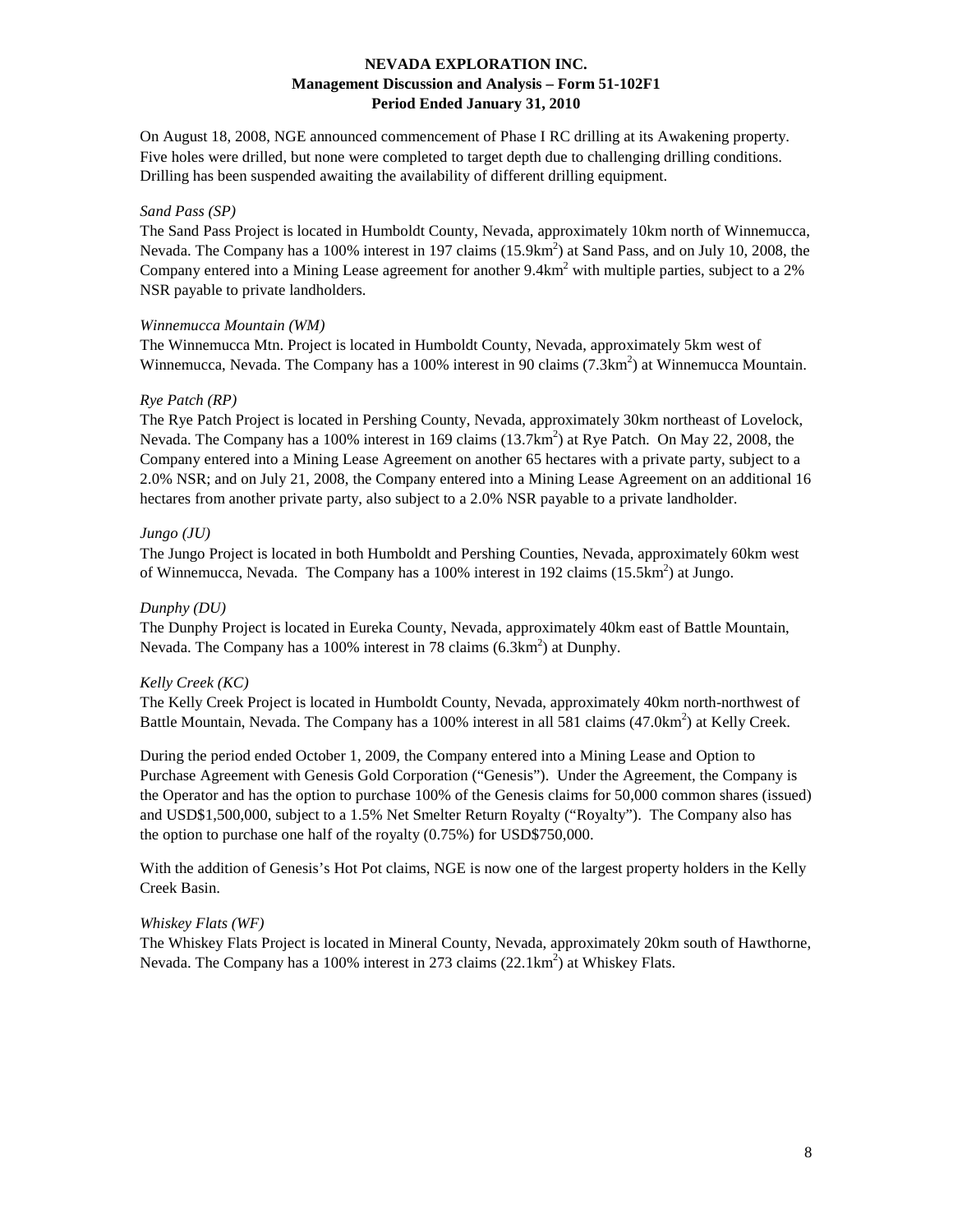# *Summary of Project Work Completed to Date*

To date, NGE has completed: detailed groundwater chemistry sampling on all eleven (11) properties; detailed soil chemistry on seven (7) properties; detailed air magnetic geophysics on seven (7) properties; detailed gravity geophysics on seven (7) properties; and Phase I drilling on three (3) properties. The Company's management believes the results to date at each of the properties are encouraging and justify additional exploration expenditures. The table below summarizes the completion dates for the referenced work.

| <b>PROPERTY</b>         | Water<br><b>Chemistry</b> | Soil<br><b>Chemistry</b> | Air<br><b>Magnetics</b> | Gravity | <b>Phase I</b><br><b>Drilling</b> |
|-------------------------|---------------------------|--------------------------|-------------------------|---------|-----------------------------------|
| Fletcher Junction (FJ)  | 2005                      |                          |                         |         | 2008                              |
| Hot Pot (HP)            | 2007                      | 2007                     |                         | 2008    | 2008                              |
| <b>Bull Creek (BU)</b>  | 2008                      | 2008                     | 2008                    | 2008    | 2008                              |
| Awakening (AW)          | 2008                      | 2008                     | 2008                    | 2008    |                                   |
| Sand Pass (SP)          | 2007                      | 2008                     | 2008                    | 2008    |                                   |
| Winnemucca Mtn.<br>(WM) | 2007                      | 2008                     | 2008                    | 2008    |                                   |
| Rye Patch (RP)          | 2007                      | 2008                     | 2008                    | 2010    |                                   |
| Jungo (JU)              | 2008                      |                          | 2008                    | 2008    |                                   |
| Dunphy (DU)             | 2007                      | 2008                     |                         |         |                                   |
| Kelly Creek (KC)        | 2007                      |                          |                         |         |                                   |
| Whiskey Flats (WF)      | 2008                      |                          | 2009                    |         |                                   |
| <b>TOTAL</b>            | 11                        | 7                        | 7                       | 6       | 3                                 |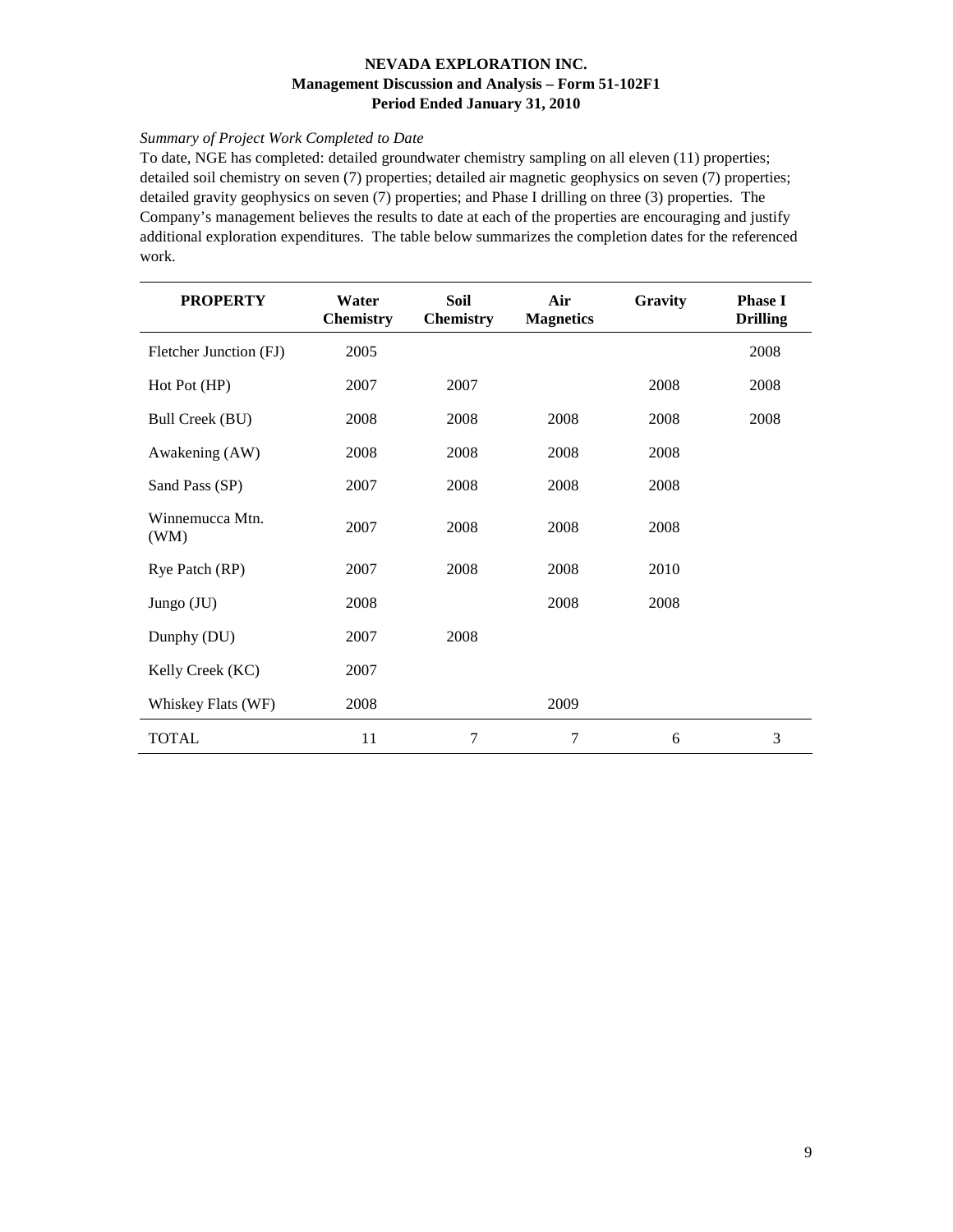## Summary of Quarterly Results

The following table sets out selected unaudited financial information, presented in Canadian dollars and prepared in accordance with generally accepted accounting principles in Canada, for each of the last eight quarters. The information contained herein is drawn from interim financial statements of the Company for each of the aforementioned eight quarters.

|                              | 2010              | 2009       | 2009       | 2009       |  |
|------------------------------|-------------------|------------|------------|------------|--|
| <b>Quarter Ending</b>        | <b>January 31</b> | October 31 | July 31    | April 30   |  |
| Revenue                      | 121               | 5,370      | 2,470      | 15,255     |  |
| Working Capital (Deficiency) | 275,053           | 176,375    | (147, 413) | 75,864     |  |
| <b>Expenses</b>              | 440.931           | 510,042    | 308,983    | 125,060    |  |
| Net Loss                     | (440, 810)        | (504, 178) | (319, 428) | (109, 805) |  |
| Net Loss (per Share)         | (0.01)            | (0.01)     | (0.01)     | (0.03)     |  |

|                        | 2009              | 2008       | 2008      | 2008       |  |
|------------------------|-------------------|------------|-----------|------------|--|
| <b>Quarter Ending</b>  | <b>January 31</b> | October 31 | July 31   | April 30   |  |
| Revenue                |                   | 23,036     | 4,533     | 99,824     |  |
| <b>Working Capital</b> | 307,729           | 400,536    | 1,401,806 | 2,742,917  |  |
| <b>Expenses</b>        | 465,495           | 855,707    | 573,602   | 1,069,462  |  |
| Net Loss               | (465,495)         | (832,671)  | (569,069) | (969, 638) |  |
| Net Loss (per Share)   | (0.008)           | (0.01)     | (0.01)    | (0.01)     |  |

### Results of Operations

### *Revenue*

NGE did not generate any significant revenue in the nine month period ending January 31, 2010. The Company continues to expend its resources searching for and advancing properties that may contain economic resources that would allow the Company either to sell its interests or to setup profitable mining operations.

### *Operating Expenses*

During the nine month period ended January 31, 2010, NGE's expenses were \$1,259,904, compared to \$1,894,804 for the nine month period ended January 31, 2009. The decrease was due to a decrease in activity and a reduction of staff.

Office expenses during the nine month period ended January 31, 2010, were \$64,702, compared to \$274,110 for the nine month period ended January 31, 2009. The decrease was due to a decrease in activity and a reduction of staff.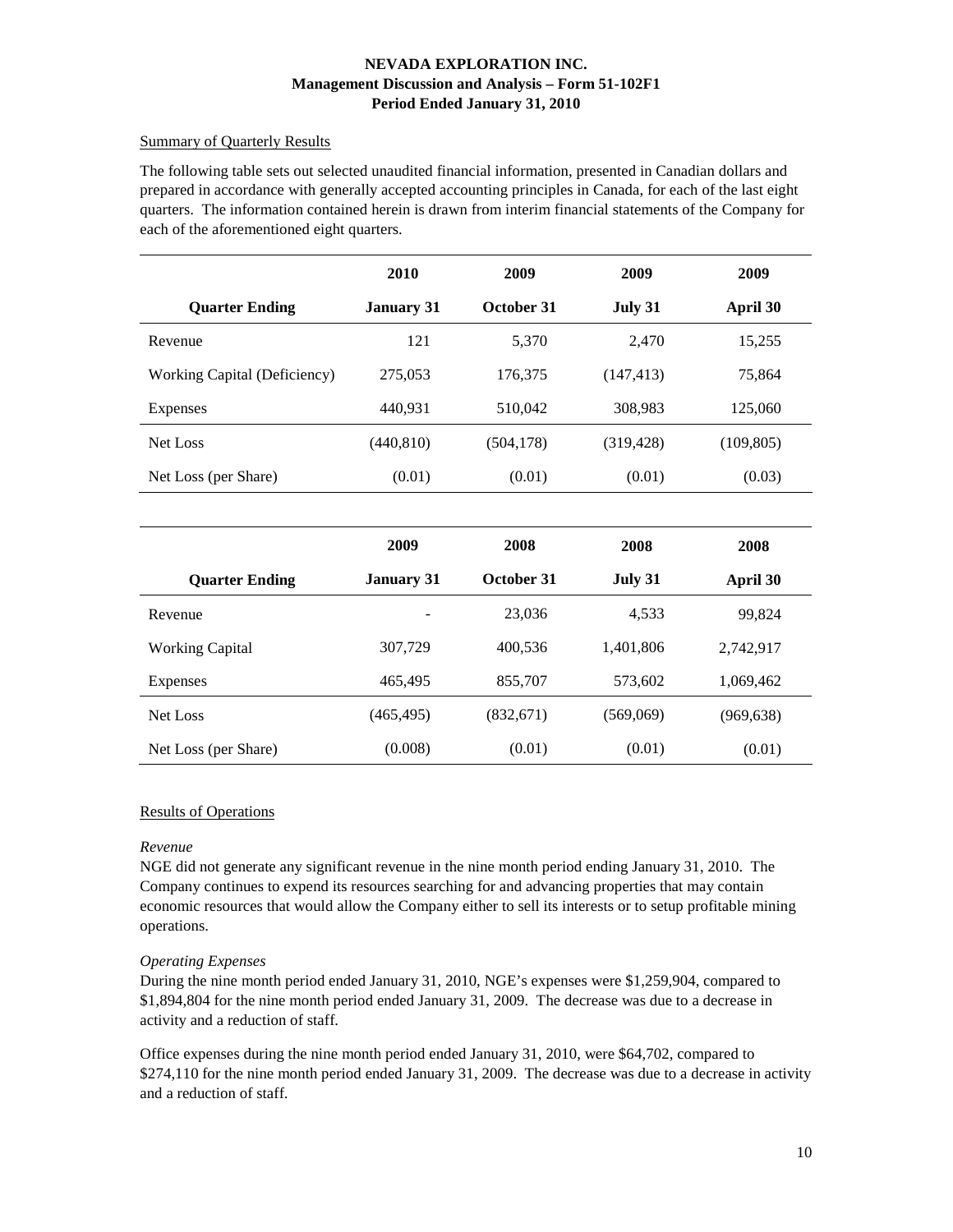Professional fees, consulting, and investor relations costs during the nine month period ended January 31, 2010, were \$157,818, compared to \$195,561 for the nine month period ended January 31, 2009. The decrease was due to a decrease in activity and a decrease in the use of professionals, consultants, and investor relations.

Rent costs for the nine month period ended January 31, 2010, were \$75,914, compared to \$62,244 for the nine month period ended January 31, 2009. During the year ended April 30, 2009, the Company deferred a portion of its rent, and in the period ended January 31, 2010, the Company paid off this deferral.

Salaries and related expenses during the nine month period ended January 31, 2010 were \$372,297, compared to \$444,763 for the nine month period ended January 31, 2009. Salary expenses for the nine month period ended January 31, 2010, include \$80,243 (USD\$74,930) in salaries to officers and directors that have been accrued, not paid. Salary related expenses for the nine month period ended January 31, 2010, include approximately \$64,254 (USD\$60,000) in taxes, penalties, and fees for payroll related taxes due in prior periods.

The total stock-based compensation expense for the nine month period ended January 31, 2010, was \$454,037, compared to \$677,970 for the nine month period ended January 31, 2009. Stock-based compensation expense during the period ended January 31, 2010 relates to:

- i. the fair value of options granted in the current period,
- ii. the fair value of options re-priced in the period, and
- iii. the fair value of options, granted in prior periods, that vested during the period ended January 31, 2009.

Travel costs for the nine month period ended January 31, 2010, were \$13,399 compared to \$19,751 for the nine month period ended January 31, 2009. The decrease was due to a decrease in activity.

### Assets & Liabilities

The Company's long term debt as at January 31, 2010, is \$42,968 compared to \$74,142 at April 30, 2009. The long term debt consists of loans for one vehicle and one backhoe. During the nine month period ended January 31, 2010, NGE sold three vehicles and some drilling equipment.

Deposits for land reclamation also add to the Company's asset base. Deposits as at January 31, 2010, are \$96,274. These deposits (bonds) are required by the U.S Bureau of Land Management (BLM) and US Forest Service (USFS) to ensure that reclamation and clean-up work on NGE's properties will be completed to the satisfaction of the BLM and the USFS. NGE has completed all required BLM reclamation work to date, including dirt-work and seeding, and has to wait for vegetation to regrow before 100% of the bonds will be released. Several roads remain un-reclaimed on USFS lands at NGE's Fletcher Junction property, while all other reclamation has been completed.

#### Liquidity and Capital Resources

The Company has financed its operations primarily through the issuance of common shares. The Company continues to seek capital through various means including the issuance of equity and/or debt.

The financial statements have been prepared on a going concern basis which assumes that the Company will be able to realize its assets and discharge its liabilities in the normal course of business for the foreseeable future. The continuing operations of the Company are dependent upon its ability to continue to raise adequate financing.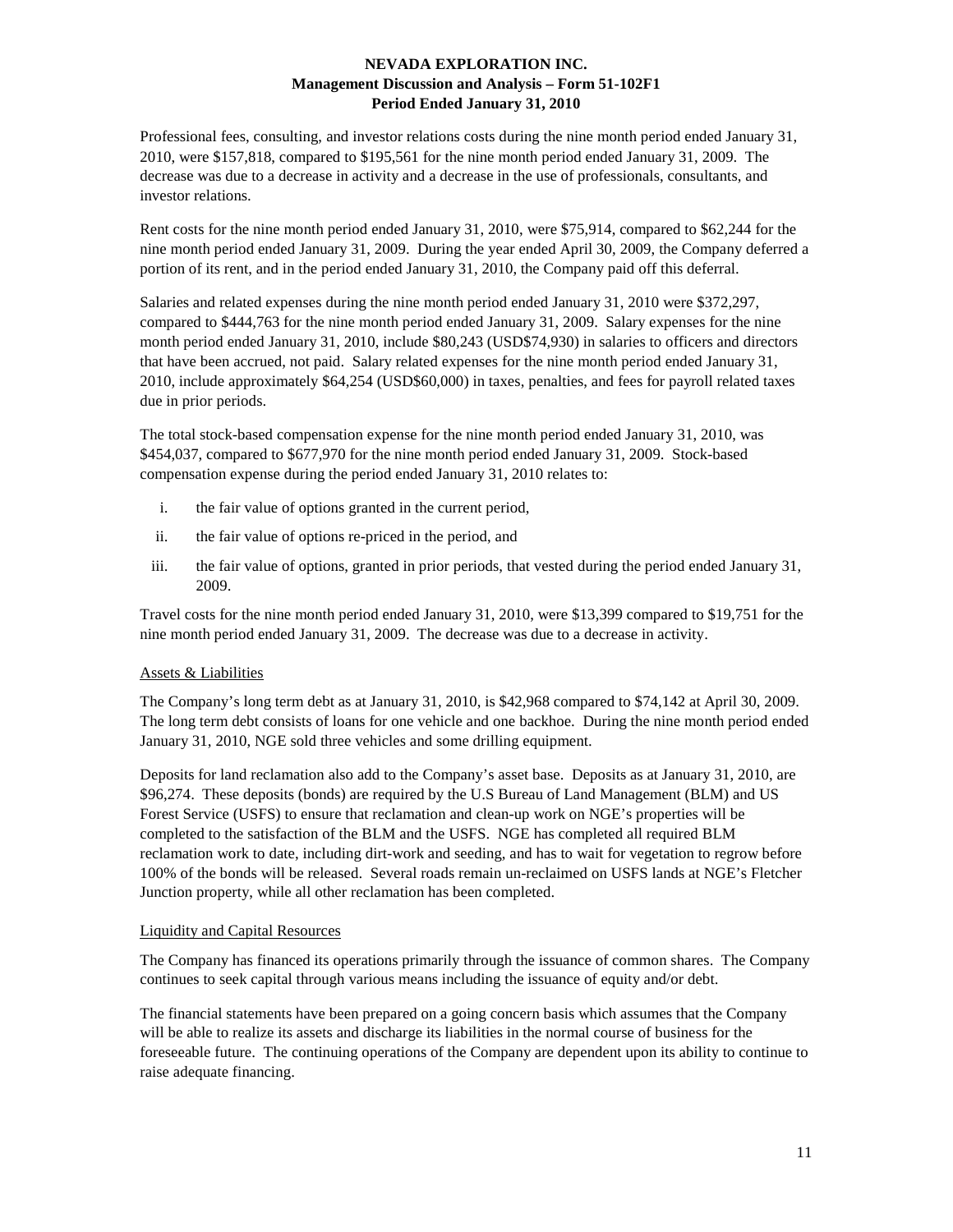|                 | January 31,<br>2010 | April 30,<br>2009 |  |
|-----------------|---------------------|-------------------|--|
| Working capital | \$<br>275,053       | \$<br>75,864      |  |
| Deficit         | (8,180,782)         | (6,916,366)       |  |

Net cash used in operating activities for the period ended January 31, 2010 was \$742,401 compared to net cash used of \$1,440,488 during the period ended January 31, 2009 and consists primarily of the operating loss and changes in non-cash working capital items.

Net cash provided by financing activities for the period ended January 31, 2010, was \$1,411,304 compared to net cash provided of \$250,101 for the period ended January 31, 2009. The increase in financing activities was primarily a result of the two private placement financings completed during the period.

Net cash used by investing activities for the period ended January 31, 2010 was \$496,855 compared to net cash used \$636,797 during the period ended January 31, 2009. NGE has slowed down its exploration activities and sold some equipment, leading to cash provided in 2010 compared to cash used in 2009.

# Capital Resources

During the nine month period ended January 31, 2010, the Company:

- i. received a loan of USD\$100,000. The loan had interest attached of 25% per annum. On September 16, 2009, the Company settled the loan in full;
- ii. issued 20,995,673 units for gross proceeds of \$1,102,273 by way of a non-brokered private placement. Each unit consists of one common share and one-half of one common share purchase warrant. Each whole warrant will entitle the holder to purchase one common share at an exercise price of \$0.10 for a period of two years. In the event that the Company's volume weighted average share price averages at or above \$0.20 per share for 20 consecutive trading days on the TSX Venture Exchange, then the Company shall have the right to accelerate the warrant exercise period to the 30th day after the date on which the Company gives notice of acceleration. All shares issued are subject to a four month hold period expiring December 21, 2009, as well as to any other re-sale restrictions imposed by applicable securities regulatory authorities; and
- iii. issued 2,742,000 Units at a price of \$0.17 for total gross proceeds of \$466,140, by way of a brokered private placement. Each Unit consisted of one common share and one half warrant. Each whole warrant entitles the holder to purchase one common share at an exercise price of \$0.22 for a period of 18 months. All shares issued are subject to a four month hold period, as well as to any other re-sale restrictions imposed by applicable securities regulatory authorities. In connection with the private placement the Company paid cash share issuance costs of \$37,291, issued 274,200 agent warrants with a fair value of \$20,900; and issued 50,000 units to the agent with a fair value of \$0.17 per unit, or \$9,500.

### Off Balance Sheet Arrangements

As at January 31, 2010, NGE had no off balance sheet arrangements such as guaranteed contracts, contingent interests in assets transferred to an entity, derivative instrument obligations or any instruments that could trigger financing, market or credit risk to NGE.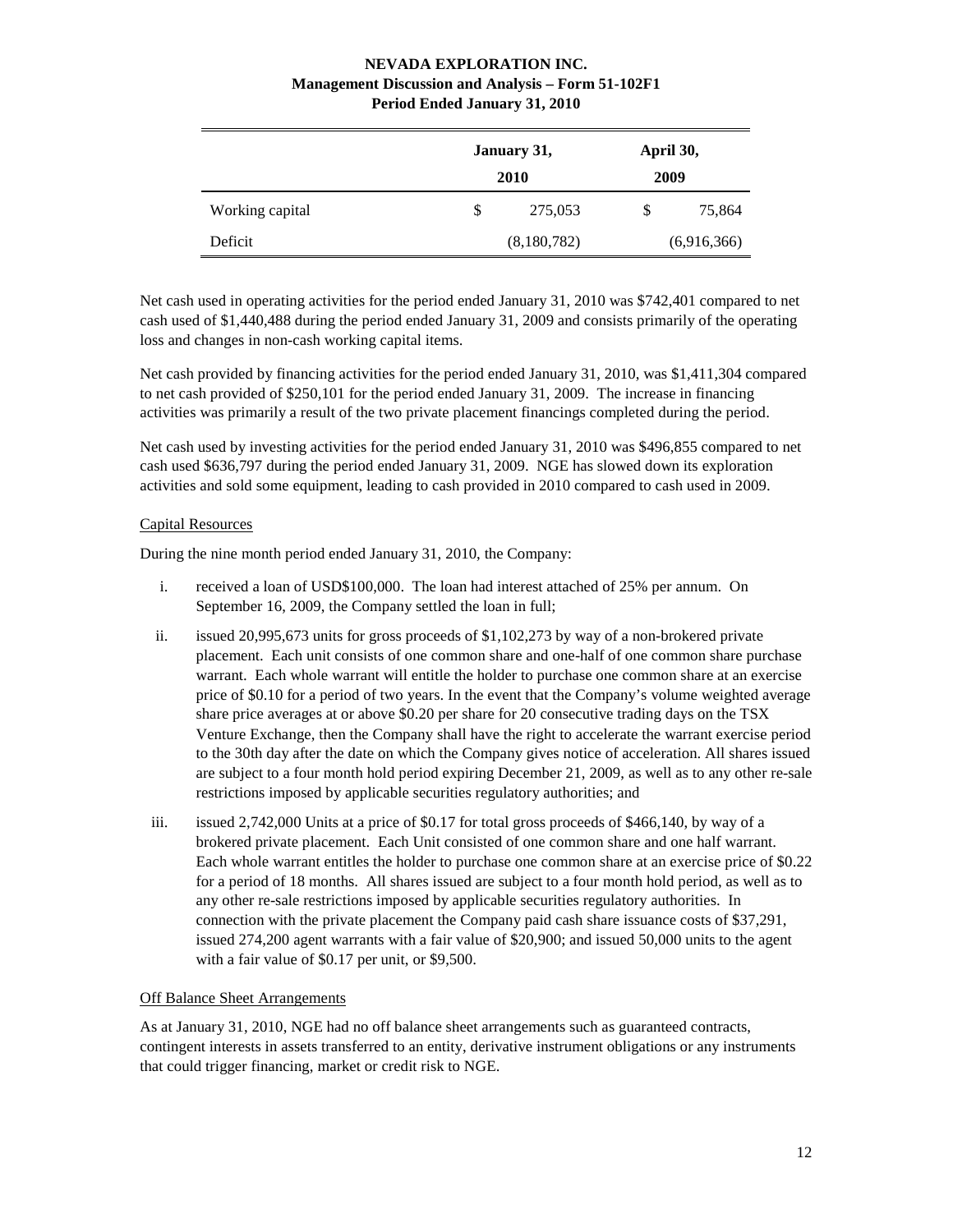#### Transactions with Related Parties

During the period ended January 31, 2010, the Company:

- i. paid or accrued \$279,602 (US\$256,500) in management fees, recorded as salaries, to officers and directors of the Company; and
- ii. paid or accrued \$49,409 in professional fees to a firm in which an officer and director of the Company is a partner.

As at January 31, 2010:

- i. loans receivable include an amount of \$221,697 (April 30, 2009 \$234,927) receivable from two officers and directors of the Company. The loans receivable are guaranteed by 2,100,000 common shares of the Company that are currently being held in trust. To date loans receivable includes interest of approximately \$33,061, \$7,445 of which was accrued during the nine month period ended January 31, 2010; and
- ii. accounts payable and accrued liabilities included:
	- an amount of \$15,000 due to a firm in which an officer and director of the Company is a partner; and
	- − an amount of \$80,243 (USD\$74,930) due to officers and directors of the Company for salary payable.

These transactions were in the normal course of operations and were measured at the exchange amount, which is the amount of consideration established and agreed to by the related parties

#### Disclosure of Outstanding Share Data

As at March 19, 2010, the Company has 82,866,777 common shares issued and outstanding and has the following stock options and warrants outstanding:

|                      | <b>Number</b> | <b>Exercise</b> |                    |
|----------------------|---------------|-----------------|--------------------|
|                      | of Shares     | <b>Price</b>    | <b>Expiry Date</b> |
|                      |               |                 |                    |
| <b>Stock options</b> | 200,000       | 0.60<br>\$      | March 9, 2012      |
|                      | 400,000       | 0.15            | March 9, 2012      |
|                      | 500,000       | 0.60            | April 23, 2012     |
|                      | 150,000       | 0.95            | June 8, 2012       |
|                      | 200,000       | 0.15            | June 8, 2012       |
|                      | 150,000       | 1.00            | June 11, 2012      |
|                      | 200,000       | 1.00            | March 4, 2013      |
|                      | 750,000       | 0.15            | March 4, 2013      |
|                      | 200,000       | 0.15            | June 13, 2013      |
|                      | 1,300,000     | 0.16            | September 30, 2014 |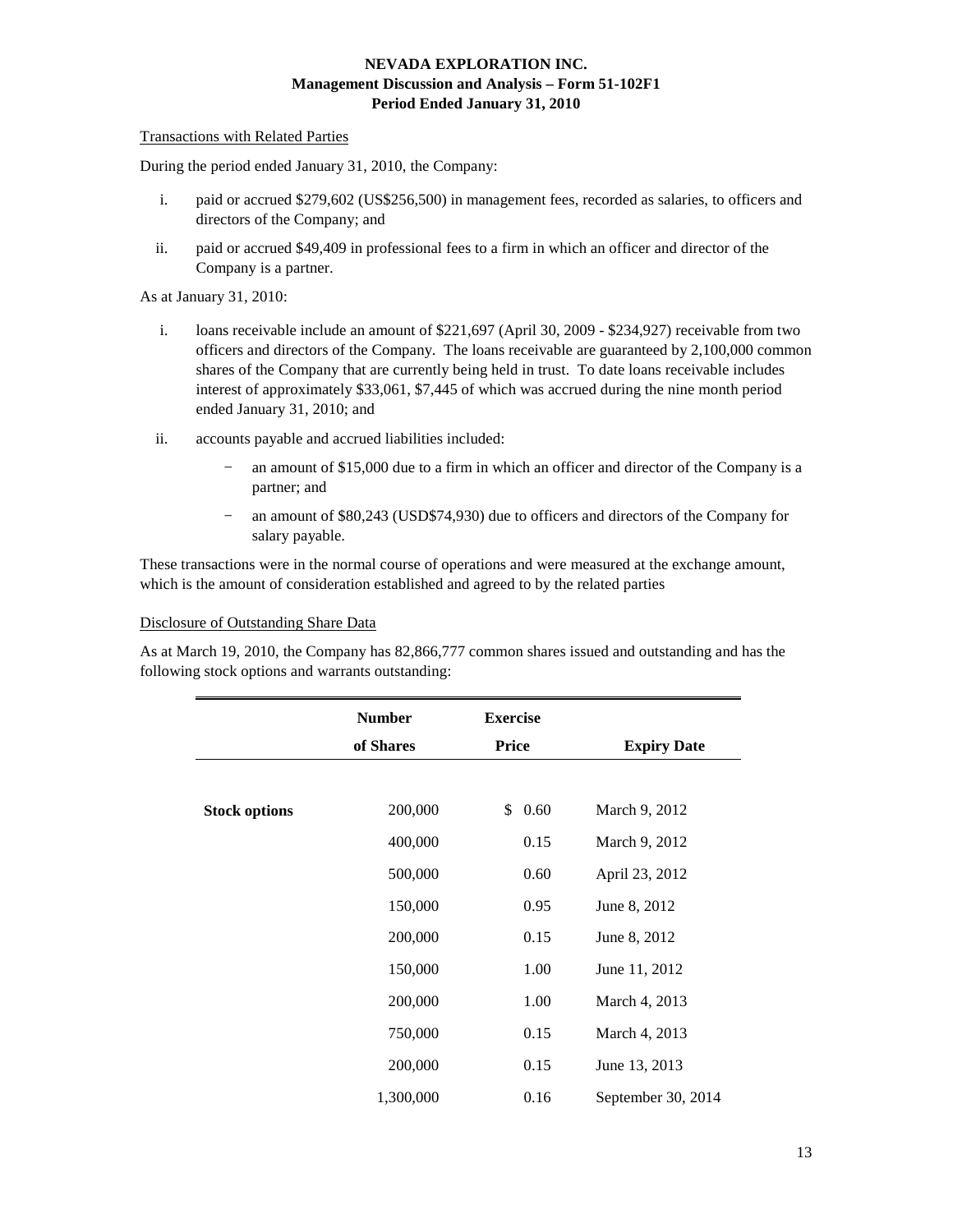|                 | 600,000   | 0.17 | November 17, 2014 |
|-----------------|-----------|------|-------------------|
| <b>Warrants</b> | 4,019,481 | 0.10 | August 20, 2011   |
|                 | 6,639,356 | 0.10 | September 2, 2011 |
|                 | 1,670,200 | 0.22 | May 19, 2011      |

During the nine month period ended January 31, 2010, NGE re-priced the exercise price of 1,550,000 options, with the approval of the TSX Venture Exchange and, where required, disinterested shareholders. The options' original exercise prices were \$0.60-\$1.00. The options' exercise price was re-priced to \$0.15 resulting in an incremental fair value of \$49,200 using the Black-Scholes Option Pricing model. Accordingly, \$45,963 was recorded as contributed surplus on the balance sheet; the remainder will be recorded in future periods to match the vesting periods. The weighted average fair value of the options repriced was \$0.03 per option.

In total, during the nine month period ended January 31, 2010, NGE granted 1,900,000 stock options resulting in stock-based compensation of \$282,500 using the Black-Scholes Option Pricing model. These amounts were recorded as contributed surplus on the balance sheet. The weighted average fair value of the options granted was \$0.15 per option. The Company also recorded stock based-compensation of \$125,574 as a result of vesting provisions tied to options granted in previous fiscal years.

### Financial Instruments and Other Instruments

### *Risk Management Policies*

The Company is exposed to risk due to the nature of its financial instruments. Risk management is the responsibility of management and the Company did not use derivative instruments.

### *Fair Value*

The Company estimates the fair value of its financial instruments based on current interest rates, market value and pricing of financial instruments with comparable terms. Unless otherwise indicated, the carrying value of these financial instruments approximates their fair market value because of the near maturity of those instruments.

As at January 31, 2010, the carrying amount of current financial assets and liabilities approximated the fair value because of the near maturity of those instruments and the carrying value of term deposits and the long-term debt is considered to approximate fair value since it bears interest at current rates for similar types of borrowing arrangements or investments.

The Company has implemented the following classifications:

- − Cash and cash equivalents and deposits are classified as held-for-trading and any period change in fair value is recorded through net income.
- Term deposits, accounts receivable and loans receivable are classified as loans and receivables and are measured at amortized cost using the effective interest rate method.
- − Accounts payable and accrued liabilities and long-term debt are classified as other than held-for-trading liabilities and are measured at amortized cost using the effective interest rate method.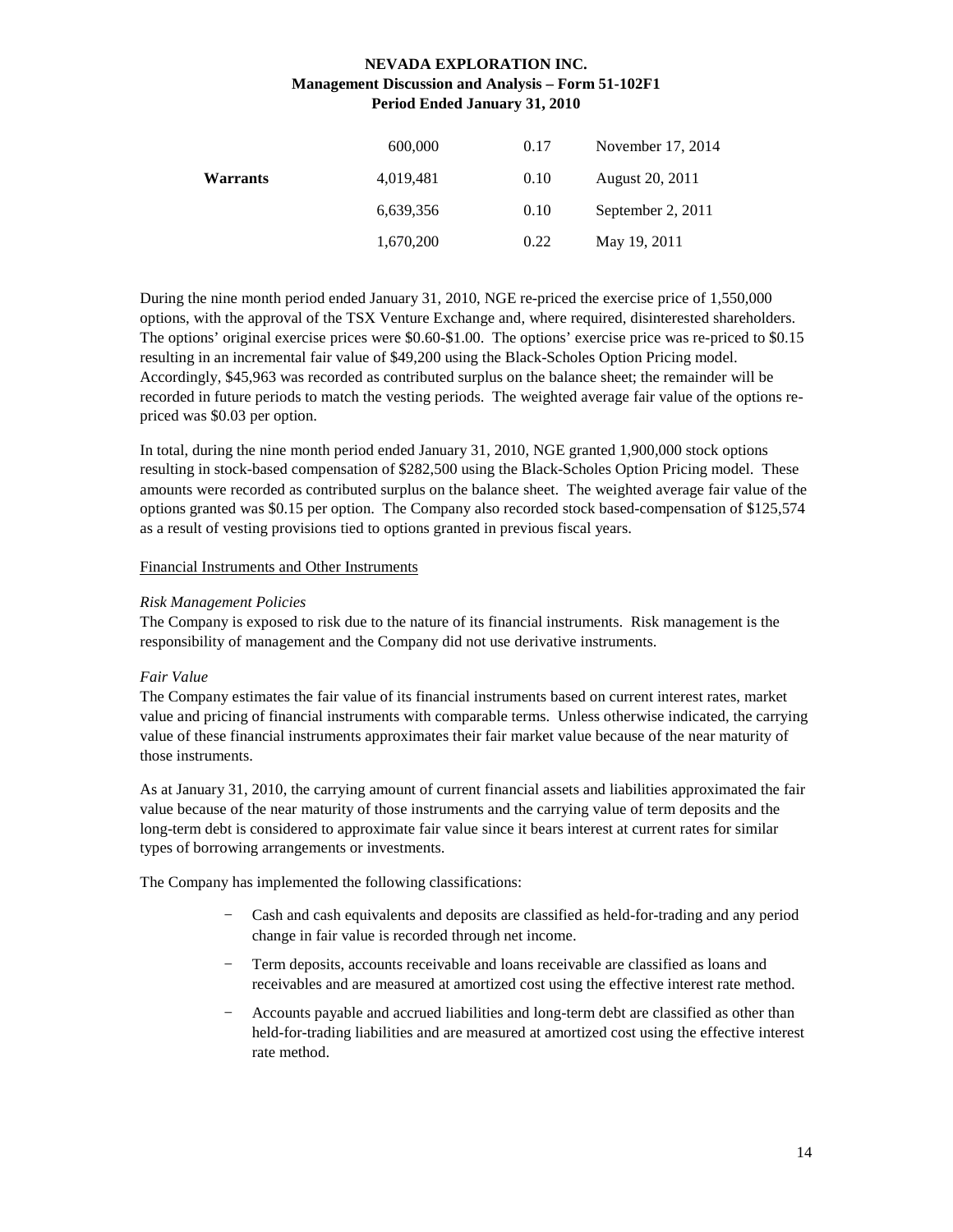### *Credit Risk and Interest Rate Risk*

Unless otherwise noted, it is management's opinion that the Company is not exposed to significant interest or credit risk arising from these financial instruments

#### *Liquidity Risk*

Liquidity risk is the risk that the Company will not be able to meet its financial obligations as they fall due. The Company manages liquidity risk through the management of its capital structure and financial leverage, as outlined in Note 11 ("Capital Disclosures"). It also manages liquidity risk by continuously monitoring actual and projected cash flows. The Board of Directors reviews and approves the Company's operating and capital budgets, as well as any material transactions out of the normal course of business.

As at January 31, 2010, the Company was holding cash of \$208,263 and current liabilities of \$167,711. As a result of the limited cash and no significant revenue, the Company is exposed to liquidity risk and remains reliant on the Company's ability to complete equity financings in order to continue its exploration activities, maintain its properties, and generally continue as a going concern.

#### *Foreign Exchange*

The Company is exposed to financial risk arising from fluctuations in foreign exchange rates and the degree of volatility of these rates. A significant portion of the Company's expenses is denominated in US dollars. Consequently, certain assets, liabilities and operating expenses are exposed to currency fluctuations. The Company does not use derivative instruments to reduce its exposure to foreign currency risk. At the period ending January 31, 2010, the Company is exposed to currency risk through the following assets and liabilities denominated in US dollars:

|                                          | \$US       |
|------------------------------------------|------------|
| Cash and cash equivalents                | 22,219     |
| Loans receivable                         | 211,598    |
| Deposits and bonds                       | 89,900     |
| Accounts payable and accrued liabilities | (103, 383) |
| Long term debt                           | (64,649)   |

#### *Net Exposure*

Based on the above net exposures as at January 31, 2010, and assuming that all other variables remain constant, a 10% change in the value of the US dollar against the Canadian dollar would result in an increase of \$15,600 in the loss from operations.

#### Capital Disclosures

The Company's objectives when managing capital are: to safeguard its ability to continue as a going concern; and, to have sufficient capital to be able to fund the exploration and development of its mineral properties and acquisition of other mineral resources, for the benefit of its shareholders.

In order to maintain its capital structure, the Company, is dependent on equity funding and when necessary, raises capital through the issuance of equity instruments, primarily comprised of common shares and incentive stock options. In the management of capital, the Company includes the components of shareholders' equity as well as cash.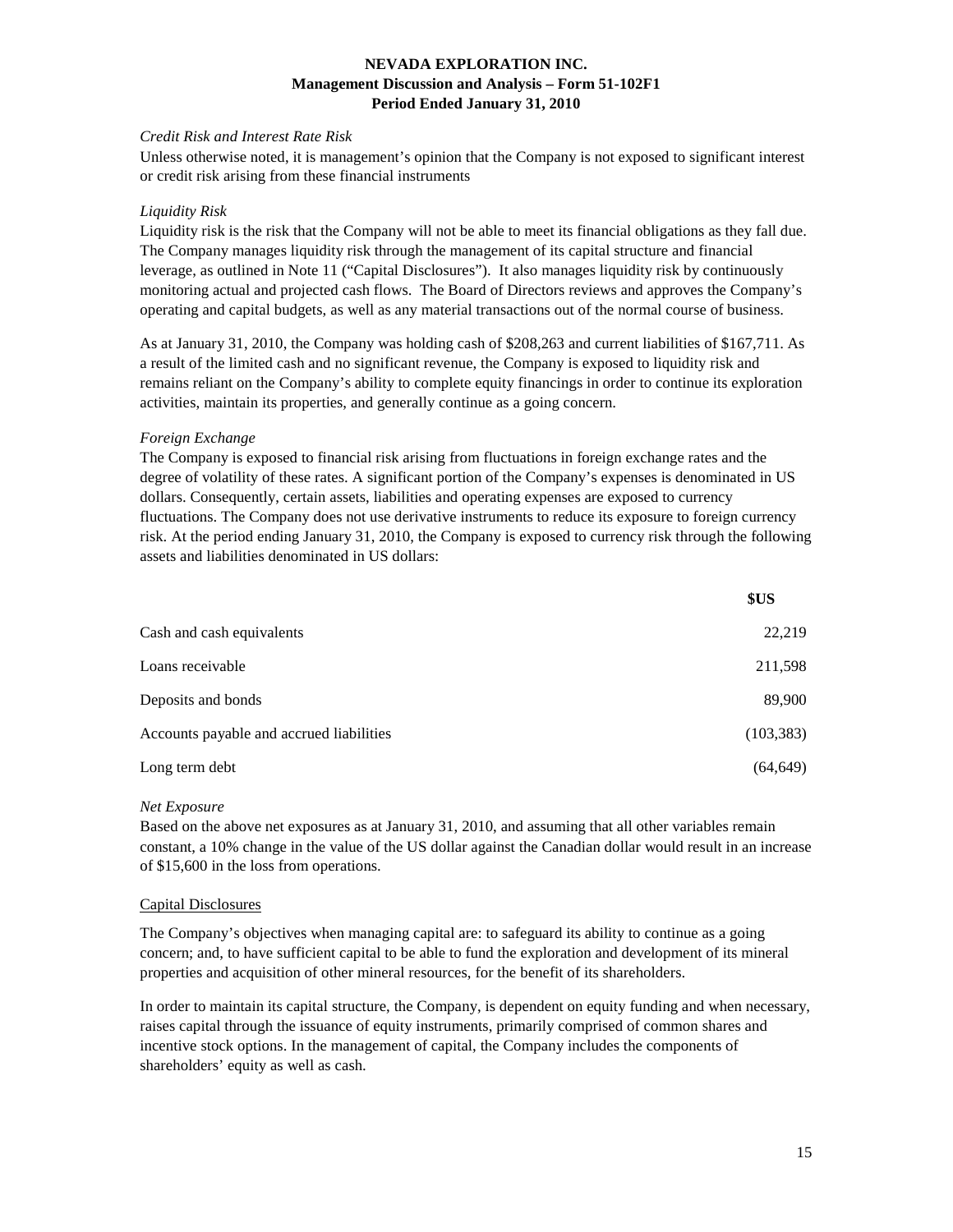The Company prepares annual estimates of exploration expenditures and monitors actual expenditures compared to the estimates to ensure that there is sufficient capital on hand to meet ongoing obligations. The Company's investment policy is to invest its cash in highly liquid short-term deposits with terms of one year or less and which can be liquidated after thirty days without interest penalty. The Company currently has insufficient capital to fund its exploration programs and is reliant on completing an equity financing to fund further exploration. The Company is not subject to any externally imposed capital requirements.

#### Risks and Uncertainties

In conducting its business of mineral exploration, NGE is subject wide variety of known and unknown risks, uncertainties and other factors which may affect the results, performance or achievement of the Company. Such risks and factors include, among others: risks related to the actual results of current and future exploration activities; future prices for gold, silver, and other commodities; environmental risks and hazards; the Company's lack of substantial revenue; the Company's ongoing need to raise money through equity financings; increases to operating, labour, and supply costs; and changes to government regulation, taxes, and fees. Although the Company attempts to identify and plan for these important factors that could affect results materially, the Company cautions the reader that the above list of risk factors is not exhaustive there may be other factors that cause results to differ from anticipated, estimated, or intended results.

Ultimately, there can be no guarantee that the Company will be successful in making an economic mineral discovery.

#### Recent accounting pronouncements

#### *Business Combinations*

In January 2009, the CICA issued Handbook Section 1582, Business Combinations, which replaces the existing standards. This section establishes the standards for the accounting of business combinations, and states that all assets and liabilities of an acquired business will be recorded at fair value. Estimated obligations for contingent considerations and contingencies will also be recorded at fair value at the acquisition date. The standard also states that acquisition-related costs will be expensed as incurred and that restructuring charges will be expensed in the periods after the acquisition date. This standard is equivalent to the International Financial Reporting Standards on business combinations. This standard is applied prospectively to business combinations with acquisition dates on or after January 1, 2011. Earlier adoption is permitted. The Company is currently evaluating the impact of adopting this standard on its consolidated financial statements.

#### *Consolidated Financial Statements*

In January 2009, the CICA issued Handbook Section 1601, consolidated financial statements, which replaces the existing standards. This section establishes the standards for preparing consolidated financial statements and is effective for interim and annual consolidated financial statements beginning on or after January 1, 2011. The Company is currently evaluating the impact of adopting this standard on its consolidated financial statements.

#### *Goodwill and Intangible Assets*

The AcSB issued CICA Handbook Section 3064 which replaces Section 3062, Goodwill and Other Intangible Assets, and Section 3450, Research and Development Costs. This new section establishes standards for the recognition, measurement, presentation and disclosure of goodwill subsequent to its initial recognition and of intangible assets. Standards concerning goodwill remain unchanged from the standards included in the previous Section 3062. The section applies to interim and annual financial statements relating to fiscal years beginning on or after October 1, 2008 and is not expected to have an impact on the Company's financial results.